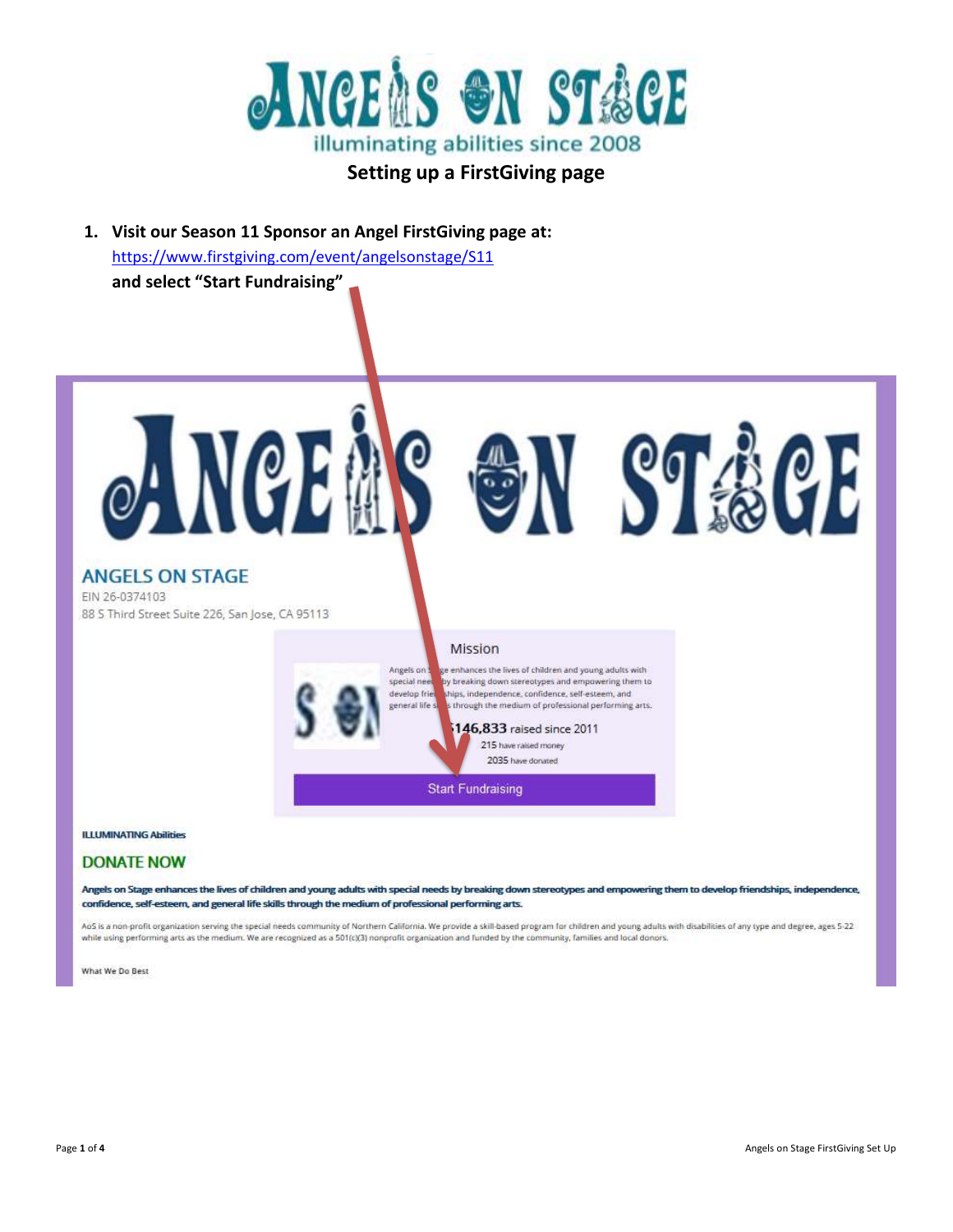## **2. Complete the registration information**

(If you created a FirstGiving page previously, the system will recognize your email address.)

| Email address          |                                                                |   |                       |
|------------------------|----------------------------------------------------------------|---|-----------------------|
|                        |                                                                |   | RC Sign in with email |
| Name                   |                                                                |   | Sign in via Facebook  |
| <b>Billing address</b> |                                                                |   |                       |
|                        |                                                                |   |                       |
|                        | O<br>State :                                                   |   |                       |
|                        | <b>United States</b>                                           | O |                       |
|                        |                                                                |   |                       |
| Choose a password      |                                                                |   |                       |
|                        |                                                                |   |                       |
| Retype your password   |                                                                |   |                       |
|                        |                                                                |   |                       |
|                        | By continuing, you agree to FirstGiving's terms and conditions |   |                       |
|                        |                                                                |   | Next                  |
|                        |                                                                |   |                       |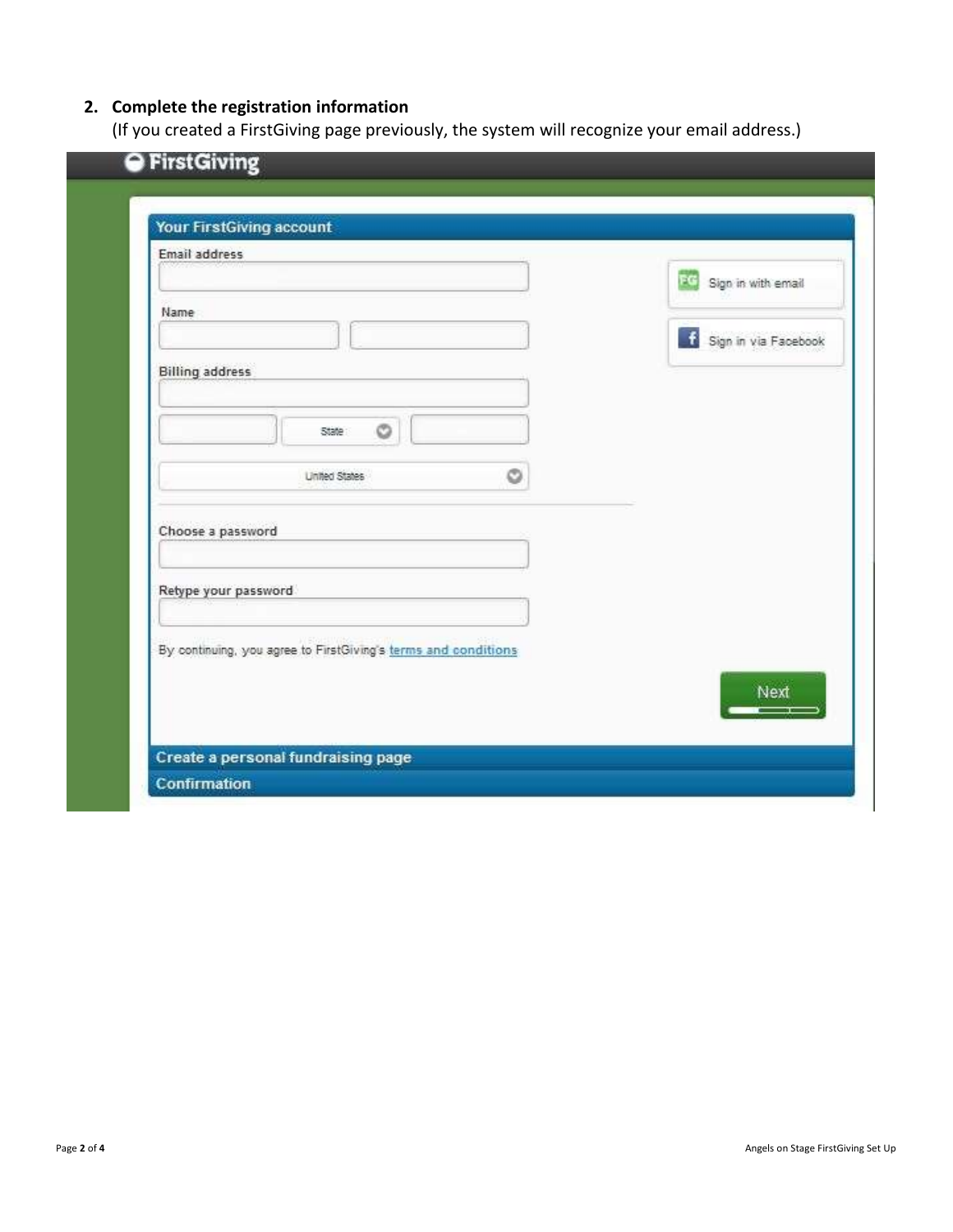|                                      | Your FirstGiving account                                                                                           |
|--------------------------------------|--------------------------------------------------------------------------------------------------------------------|
|                                      | Create a personal fundraising page                                                                                 |
| Page title*                          |                                                                                                                    |
|                                      | sample sample's Page                                                                                               |
|                                      | Select an image or upload your own*                                                                                |
|                                      |                                                                                                                    |
| <b>B</b> <i>I</i> <b>U</b> Font Size | Upload new photo<br>×,                                                                                             |
|                                      | Thank you for visiting my fundraising page!                                                                        |
| fundraising efforts.                 | Donating through this website is simple, fast and totally secure. It is also the most efficient way to support my  |
| Your story*                          | Many thanks for your support -- and don't forget to forward this to anyone who you think might want to donate too! |
|                                      |                                                                                                                    |

**(see samples at the end of this document)**

**Click the links to upload photos and videos**

- **3. Create your page**
- **4. From Your Fundraising dashboard . . .**

**Edit your story at any time**

**Customize your thank you message (VERY important)**

| Home<br><b>Your Fundraising</b>                                                | <b>Your Donations</b><br>Profile                      | Sign out                                 |
|--------------------------------------------------------------------------------|-------------------------------------------------------|------------------------------------------|
| Please Help Qlaire and the Angels<br><b>ILLUMINATE Avilities!</b><br>View live | Raised<br>Raised<br>offine<br>online<br>\$50<br>\$0   | Goat<br>Total<br>raised<br>\$500<br>\$50 |
| [5] Donate to your own page<br><b>CON</b>                                      | See who's donated                                     | Enter offline donations                  |
| Manage Your Page<br>$\mathscr{P}_1$ Edit your story                            | Send Your Page to Friends<br>Send your page via email |                                          |
| AS.<br>Add photos & video                                                      | Send your page via Facebook                           | <b>Send emails</b>                       |
| Change your goal                                                               | Manage your contacts                                  |                                          |
| Customize your thank you message                                               | Post Your Page                                        | <b>Use social</b>                        |
|                                                                                | Post on Facebook                                      | media to                                 |
|                                                                                | Post on Twitter<br>ь                                  |                                          |
|                                                                                | Grab a widget                                         | promote                                  |